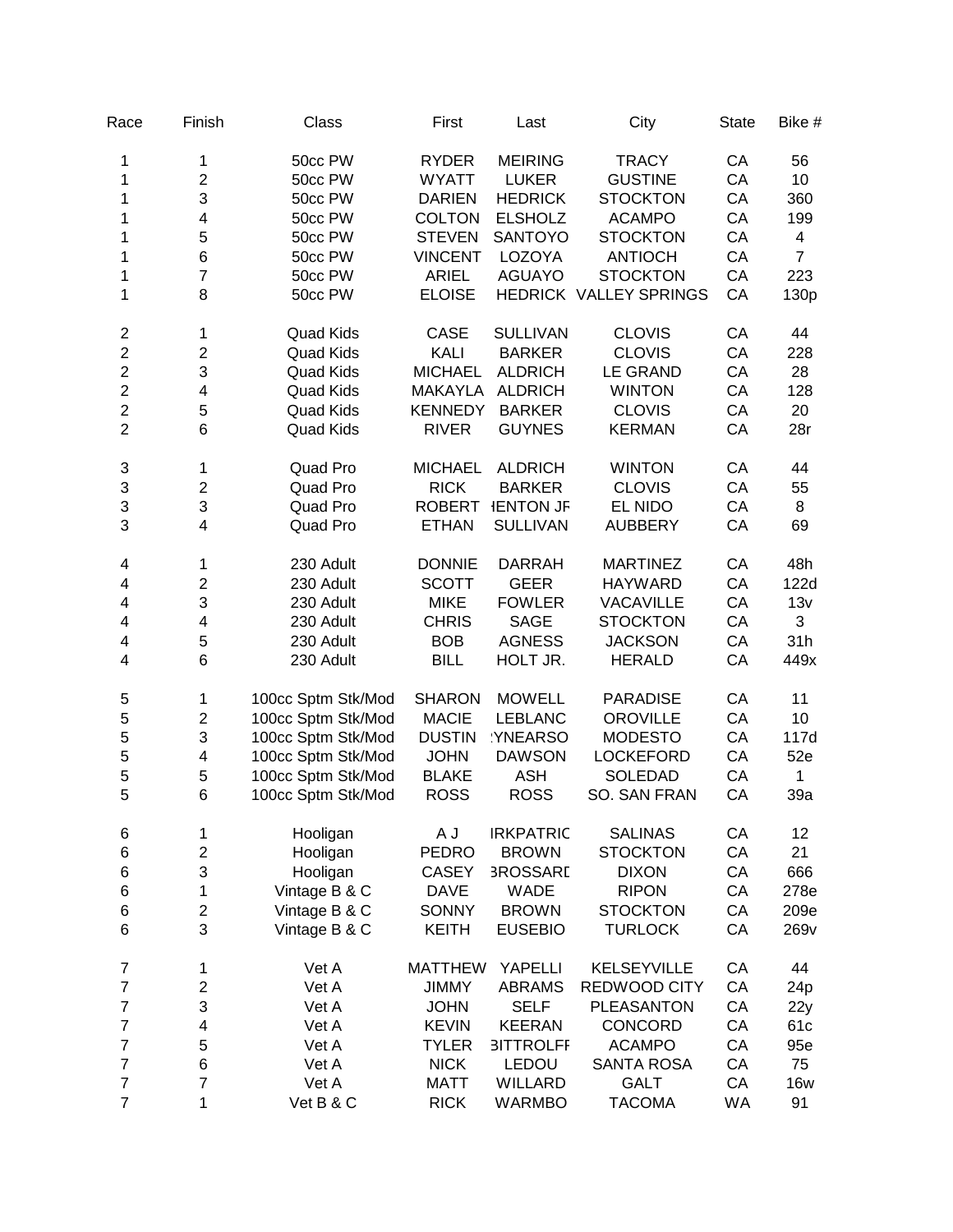| $\overline{7}$ | $\overline{\mathbf{c}}$ | Vet B & C           | <b>CASSIDY</b> | <b>HAAS</b>               | <b>PLACERVILLE</b>            | CA        | 357h             |
|----------------|-------------------------|---------------------|----------------|---------------------------|-------------------------------|-----------|------------------|
| $\overline{7}$ | 3                       | Vet B & C           | <b>NOAH</b>    | <b>JACOBS</b>             | <b>HERALD</b>                 | CA        | 111              |
| 8              | 1                       | 250 Open            | <b>KAGE</b>    | <b>TADMAN</b>             | <b>SALINAS</b>                | CA        | 28               |
| 8              | $\overline{\mathbf{c}}$ | 250 Open            | <b>MYLES</b>   | <b>ENDERSO</b>            | <b>STOCKTON</b>               | CA        | 1x               |
| 8              | 3                       | 250 Open            | <b>MASON</b>   | <b>SMITH</b>              | <b>SALINAS</b>                | CA        | 10               |
| 8              | 4                       | 250 Open            | <b>JOE</b>     | REIRA (DIF                | <b>ROHNERT PARK</b>           | CA        | 163f             |
| 8              | 5                       | 250 Open            | <b>MASON</b>   | <b>SMITH</b>              | <b>BUCKLEY</b>                | WA        | 9                |
| 8              | 6                       | 250 Open            | <b>LOGAN</b>   | <b>WARMBO</b>             | <b>TACOMA</b>                 | WA        | 91               |
| 8              | $\overline{7}$          | 250 Open            | <b>ETHAN</b>   | <b>SALMON</b>             | <b>MODESTO</b>                | CA        | 128v             |
| 8              | 8                       | 250 Open            | <b>SHARON</b>  | <b>MOWELL</b>             | <b>PARADISE</b>               | CA        | 190y             |
| 8              | 9                       | 250 Open            | <b>TANNER</b>  | <b>PELTON</b>             | SPAWAWAY                      | <b>WA</b> | 8                |
| 9              | 1                       | Super Senior A      | <b>JEFF</b>    | <b>MASON</b>              | POPE VALLEY                   | CA        | 16v              |
| 9              | $\overline{c}$          | Super Senior A      | <b>JOHN</b>    | <b>SELF</b>               | <b>PLEASANTON</b>             | CA        | 22y              |
| 9              | 3                       | Super Senior A      | <b>DAN</b>     | <b>CAHOON</b>             | <b>VALLEY SPRINGS</b>         | CA        | 32p              |
| 9              | 4                       | Super Senior A      | <b>FRED</b>    | <b>BENNETT</b>            | <b>SALINAS</b>                | CA        | 12f              |
| 9              | 5                       | Super Senior A      | <b>MIKE</b>    |                           | <b>ITSCHNEF CASTRO VALLEY</b> | CA        | 46y              |
| 9              | 1                       | Super Senior B & C  | <b>GREG</b>    | <b>BALL</b>               | <b>SACTO</b>                  | CA        | 28b              |
|                |                         |                     |                |                           |                               |           |                  |
| 10             | 1                       | 65cc Open           | <b>JETT</b>    | <b>KATARZY</b>            | <b>TRACY</b>                  | CA        | 127e             |
| 10             | $\overline{\mathbf{c}}$ | 65cc Open           | <b>JACKSON</b> | <b>BROWN</b>              | <b>MODESTO</b>                | CA        | 22               |
| 10             | 3                       | 65cc Open           | <b>BRODY</b>   | <b>DAVIS</b>              | <b>LODI</b>                   | CA        | 142e             |
| 10             | 4                       | 65cc Open           | <b>OLIVER</b>  | <b>COX</b>                | <b>STOCKTON</b>               | CA        | 73e              |
| 10             | 5                       | 65cc Open           | <b>WYATT</b>   | <b>ELSHOLZ</b>            | <b>ACAMPO</b>                 | CA        | 198              |
| 10             | 6                       | 65cc Open           | <b>NOAH</b>    | <b>JACOBS</b>             | <b>HERALD</b>                 | CA        | 111              |
| 10             | $\overline{7}$          | 65cc Open           | <b>DARIEN</b>  | <b>HEDRICK</b>            | <b>STOCKTON</b>               | CA        | x                |
| 11             | 1                       | Open Money          |                | <b>CHRISTIAN SPURGEON</b> | <b>LODI</b>                   | CA        | 33               |
| 11             | $\overline{\mathbf{c}}$ | Open Money          | <b>TONY</b>    | <b>MEIRING</b>            | <b>TRACY</b>                  | CA        | 1                |
| 11             | 3                       | Open Money          | <b>ANDREW</b>  | <b>LUKER</b>              | <b>GUSTINE</b>                | CA        | 11               |
| 11             | 4                       | Open Money          | <b>BRANDEN</b> | <b>WELLER</b>             | <b>UKIAH</b>                  | CA        | 21t              |
| 11             | 5                       | Open Money          | <b>KENNY</b>   | <b>HOLLAND</b>            | <b>STOCKTON</b>               | CA        | 55h              |
| 11             | 6                       | Open Money          | <b>JON</b>     | <b>SCHAEFER</b>           | <b>OROVILLE</b>               | CA        | 92q              |
| 11             | $\overline{7}$          | Open Money          | <b>CHAD</b>    | <b>SPURGEON</b>           | <b>LODI</b>                   | CA        | 35e              |
| 11             | 8                       | Open Money          | <b>BRONSON</b> | <b>PEARCE</b>             | <b>BAKERSFIELD</b>            | CA        | 32               |
| 11             | 9                       | Open Money          | <b>NICK</b>    | LEDOU                     | <b>SANTA ROSA</b>             | CA        | 75               |
| 12             | 1                       | Senior A            | <b>DAN</b>     |                           | CAHOON VALLEY SPRINGS         | CA        | 32p              |
| 12             | $\overline{\mathbf{c}}$ | Senior A            | <b>PEDRO</b>   | <b>BROWN</b>              | <b>STOCKTON</b>               | CA        | 21               |
| 12             | 3                       | Senior A            | <b>MATT</b>    | <b>WILLARD</b>            | <b>GALT</b>                   | CA        | <b>16w</b>       |
| 12             | 4                       | Senior A            | <b>SHERMAN</b> | LEE                       | <b>CORNING</b>                | CA        | 1                |
| 12             | 5                       | Senior A            | <b>RALPH</b>   | LEE                       | <b>LODI</b>                   | CA        | 8e               |
| 12             | 1                       | Senior B & C        | <b>RICK</b>    | <b>WARMBO</b>             | <b>TACOMA</b>                 | WA        | 91               |
| 13             | 1                       | 100cc Yth Stk/Mod   | <b>DEAN</b>    | RABIDEAU                  | <b>GRANTE BAY</b>             | CA        | $\overline{c}$   |
| 13             | $\overline{\mathbf{c}}$ | 100cc Yth Stk/Mod   | <b>ETHAN</b>   | <b>SALMON</b>             | <b>MODESTO</b>                | CA        | 128 <sub>v</sub> |
| 13             | 3                       | 100cc Yth Stk/Mod   | <b>JOE</b>     |                           | HEDRICK VALLEY SPRINGS        | CA        | 122j             |
| 14             | 1                       | <b>Open Singles</b> | <b>KAGE</b>    | <b>TADMAN</b>             | <b>SALINAS</b>                | CA        | 28               |
| 14             | $\overline{c}$          | Open Singles        | <b>MYLES</b>   | <b>ENDERSO</b>            | <b>STOCKTON</b>               | CA        | 1x               |
| 14             | 3                       | Open Singles        | <b>MASON</b>   | <b>SMITH</b>              | <b>SALINAS</b>                | CA        | 10               |
|                |                         |                     |                |                           |                               |           |                  |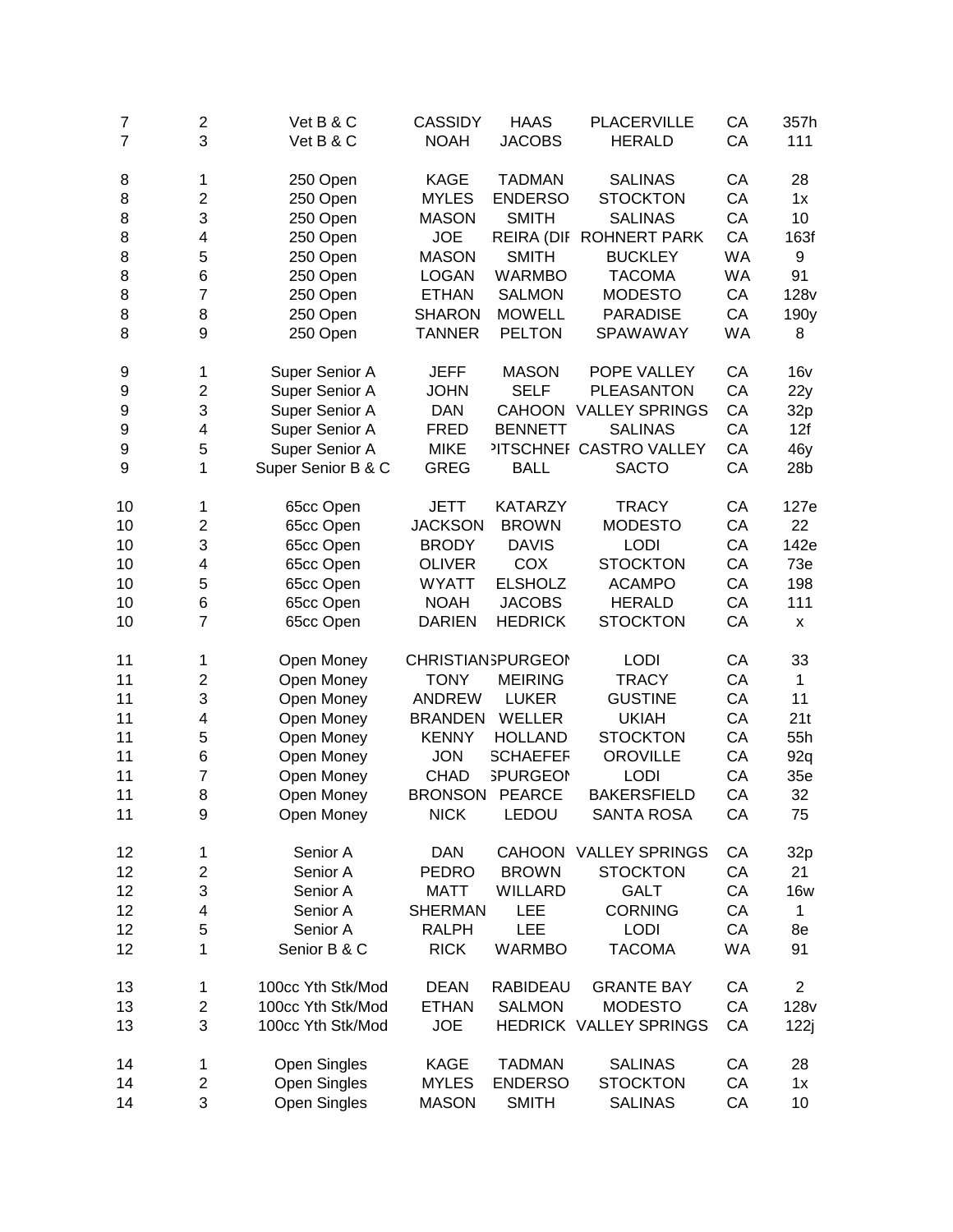| 14 | 4                       | <b>Open Singles</b> | <b>SHARON</b>    | <b>MOWELL</b>             | <b>PARADISE</b>               | CA        | 190y            |
|----|-------------------------|---------------------|------------------|---------------------------|-------------------------------|-----------|-----------------|
| 14 | 5                       | Open Singles        | <b>WILL</b>      | <b>MERCER</b>             | <b>OROVILLE</b>               | CA        | 153q            |
| 14 | 6                       | <b>Open Singles</b> | <b>MACIE</b>     | <b>LEBLANC</b>            | <b>OROVILLE</b>               | CA        | 441             |
| 14 | $\overline{7}$          | <b>Open Singles</b> | <b>JOE</b>       | <b>REIRA (DIF</b>         | <b>ROHNERT PARK</b>           | CA        | 163f            |
| 14 | 8                       | <b>Open Singles</b> | <b>MASON</b>     | <b>SMITH</b>              | <b>BUCKLEY</b>                | <b>WA</b> | 9               |
| 14 | 9                       | <b>Open Singles</b> | <b>LOGAN</b>     | <b>WARMBO</b>             | <b>TACOMA</b>                 | <b>WA</b> | 91              |
|    |                         |                     |                  |                           |                               |           |                 |
| 15 | 1                       | Master A            | <b>DONNIE</b>    | <b>DARRAH</b>             | <b>MARTINEZ</b>               | CA        | 48h             |
| 15 | $\overline{2}$          | Master A            | <b>WILLIAM</b>   | <b>ICDONNEL</b>           | <b>LODI</b>                   | CA        | 26m             |
| 15 | 3                       | Master A            | JAY              | <b>GARDENEF</b>           | <b>SPARKS</b>                 | <b>NV</b> | 17n             |
| 15 | 4                       | Master A            | <b>MIKE</b>      | <b>FOWLER</b>             | <b>VACAVILLE</b>              | CA        | 13v             |
| 15 | 5                       | Master A            | <b>RAY</b>       | HOLT JR.                  | <b>CARMICHAEL</b>             | CA        | 53e             |
| 15 | 6                       | Master A            | <b>ROSS</b>      | <b>ROSS</b>               | SO. SAN FRAN                  | CA        | 39a             |
| 15 | $\overline{7}$          | Master A            | <b>KEN</b>       | <b>ALLEN</b>              | <b>COULTERVILLE</b>           | CA        | 99v             |
| 15 | 8                       | Master A            | <b>RALPH</b>     | LEE                       | <b>LODI</b>                   | CA        | 1               |
| 15 | 9                       | Master A            | <b>TOM</b>       | <b><i>EDRICKS</i></b>     | <b>SONOMA</b>                 | CA        | 62s             |
| 15 | 10                      | Master A            | <b>STEVE</b>     | <b>MCCANTS</b>            | <b>OAKLEY</b>                 | CA        | 42h             |
| 15 | 11                      | Master A            | <b>CARTER</b>    | <b>FISHER</b>             | <b>WALNUT GROVE</b>           | CA        | 76f             |
| 15 | 1                       | Master B & C        | LEE              | <b>SHARP</b>              | <b>PLACERVILLE</b>            | CA        | 138k            |
|    |                         |                     |                  |                           |                               |           |                 |
| 16 | 1                       | 85cc/150R           | <b>COLTON</b>    | <b>SHAFER</b>             | <b>CARUTHERS</b>              | CA        | 45              |
| 16 | 2                       | 85cc/150R           | <b>JETT</b>      | <b>KATARZY</b>            | <b>TRACY</b>                  | CA        | 127e            |
| 16 | 3                       | 85cc/150R           | <b>CHRISTIAN</b> | <b>KNOX</b>               | <b>BURSON</b>                 | CA        | 69              |
| 16 | 4                       | 85cc/150R           | <b>ETHAN</b>     | <b>SALMON</b>             | <b>MODESTO</b>                | CA        | <b>128v</b>     |
| 16 | 5                       | 85cc/150R           | <b>OLIVER</b>    | COX                       | <b>STOCKTON</b>               | CA        | 73e             |
| 16 | 6                       | 85cc/150R           | <b>RYDER</b>     | BITZ-HAY                  | <b>ROHNERT PARK</b>           | CA        | 14              |
| 16 | 7                       | 85cc/150R           | <b>DEAN</b>      | <b>RABIDEAU</b>           | <b>GRANTE BAY</b>             | CA        | 190x            |
|    |                         |                     |                  |                           |                               |           |                 |
| 17 | 1                       | Vintage A           | <b>JIMMY</b>     | <b>ABRAMS</b>             | REDWOOD CITY                  | CA        | 24 <sub>p</sub> |
| 17 | $\overline{\mathbf{c}}$ | Vintage A           | <b>ROBERT</b>    | <b>ICDONNEL</b>           | <b>LIVERMORE</b>              | CA        | 1               |
| 17 | 3                       | Vintage A           | <b>FRED</b>      | <b>BENNETT</b>            | <b>SALINAS</b>                | CA        | 12f             |
| 17 | 4                       | Vintage A           | <b>WILLIAM</b>   | <b>ICDONNEL</b>           | <b>LODI</b>                   | CA        | 26m             |
| 17 | 5                       | Vintage A           | <b>DONNIE</b>    | <b>DARRAH</b>             | <b>MARTINEZ</b>               | CA        | 48h             |
| 17 | 6                       | Vintage A           | JAY              | <b>GARDENEF</b>           | <b>SPARKS</b>                 | <b>NV</b> | 17n             |
| 17 | $\overline{7}$          | Vintage A           | <b>MIKE</b>      |                           | <b>ITSCHNEF CASTRO VALLEY</b> | CA        | 46y             |
| 17 | 8                       | Vintage A           | <b>MIKE</b>      | <b>FOWLER</b>             | <b>VACAVILLE</b>              | CA        | 13v             |
| 17 | 9                       | Vintage A           | NATHANIEL        | <b>DART</b>               | <b>COLUSA</b>                 | СA        | 65v             |
| 17 | 10                      | Vintage A           | <b>FUZZY</b>     | <b>BEECHING</b>           | <b>MARTINEZ</b>               | CA        | 40h             |
| 17 | 11                      | Vintage A           | <b>PATRICK</b>   | <b>BRILL JR.</b>          | <b>MILLBRAE</b>               | CA        | 110a            |
| 17 | 12                      | Vintage A           | <b>TOM</b>       | <b><i>EDRICKS</i></b>     | <b>SONOMA</b>                 | CA        | 62s             |
| 17 | 13                      | Vintage A           | <b>PEDRO</b>     | <b>BROWN</b>              | <b>STOCKTON</b>               | CA        | 21              |
| 17 | 14                      | Vintage A           | <b>DAN</b>       |                           | CAHOON VALLEY SPRINGS         | CA        | 50q             |
|    |                         |                     |                  |                           |                               |           |                 |
| 18 | 1                       | 450 Open AM         | <b>KENZIE</b>    | <b>LUKER</b>              | <b>GUSTINE</b>                | CA        | 171             |
| 18 | $\overline{\mathbf{c}}$ | 450 Open AM         | <b>MACIE</b>     | <b>LEBLANC</b>            | <b>OROVILLE</b>               | CA        | 441             |
| 18 | 3                       | 450 Open AM         | WILL             | <b>MERCER</b>             | <b>OROVILLE</b>               | CA        | 153q            |
| 18 | 4                       | 450 Open AM         | <b>CASSIDY</b>   | <b>HAAS</b>               | <b>PLACERVILLE</b>            | CA        | 357h            |
| 18 | 5                       | 450 Open AM         | <b>MIKE</b>      | <b>GREEN</b>              | <b>SAN FRANCISCO</b>          | CA        | 183a            |
| 19 | 1                       | 450 Open A          | <b>ANDREW</b>    | <b>LUKER</b>              | <b>GUSTINE</b>                | CA        | 11              |
| 19 | $\overline{\mathbf{c}}$ | 450 Open A          |                  | <b>CHRISTIAN SPURGEON</b> | <b>LODI</b>                   | CA        | 33              |
| 19 | 3                       | 450 Open A          |                  | BRANDEN WELLER            | <b>UKIAH</b>                  | CA        | 21t             |